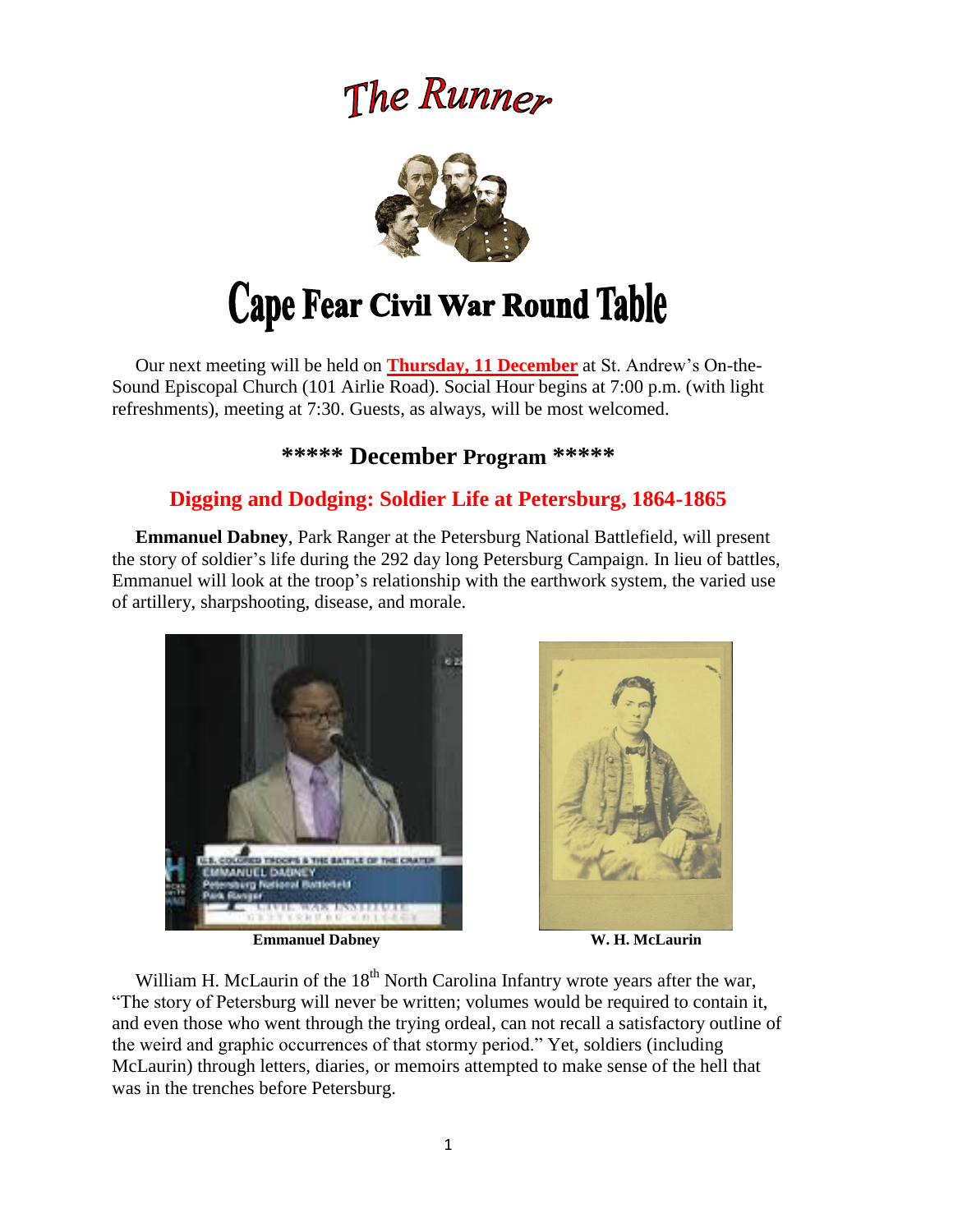Emmanuel Dabney is an interpretive ranger at Petersburg National Battlefield. A native of South Side Virginia, he holds a degree in historic preservation from Mary Washington University and a masters degree in history from the University of North Carolina Greensboro.

### **Editor**

#### **\*\*\*\*\* Raffle Winners \*\*\*\*\***

#### **Raffle Master: Ed Gibson**

 If you have books, prints, or other items that you would like to donate to the CFCWRT Raffle, contact Ed Gibson [\(egibson759@aol.com\)](mailto:egibson759@aol.com) before our next meeting. The raffle is one of the components which allow the CFCWRT to fund our activities and our speakers. Please take part in our raffles by contributing items to the raffle or purchasing tickets.



*Gone for the Soldier, Confederate in the Attic ------------------ Michael Alban*

| Never Call Retreat, Civil War up Close ---------------------------- Tommy Chilcote |  |
|------------------------------------------------------------------------------------|--|
|                                                                                    |  |
|                                                                                    |  |
|                                                                                    |  |
|                                                                                    |  |

## **\*\*\*\*\* December 1864 \*\*\*\*\***

 The Confederacy suffered during December 1864. Sherman's "March to the Sea" brought total war to Georgia - the reality of this type warfare would never be forgotten by those who were in the path of this march. The Union victory before the gates of Nashville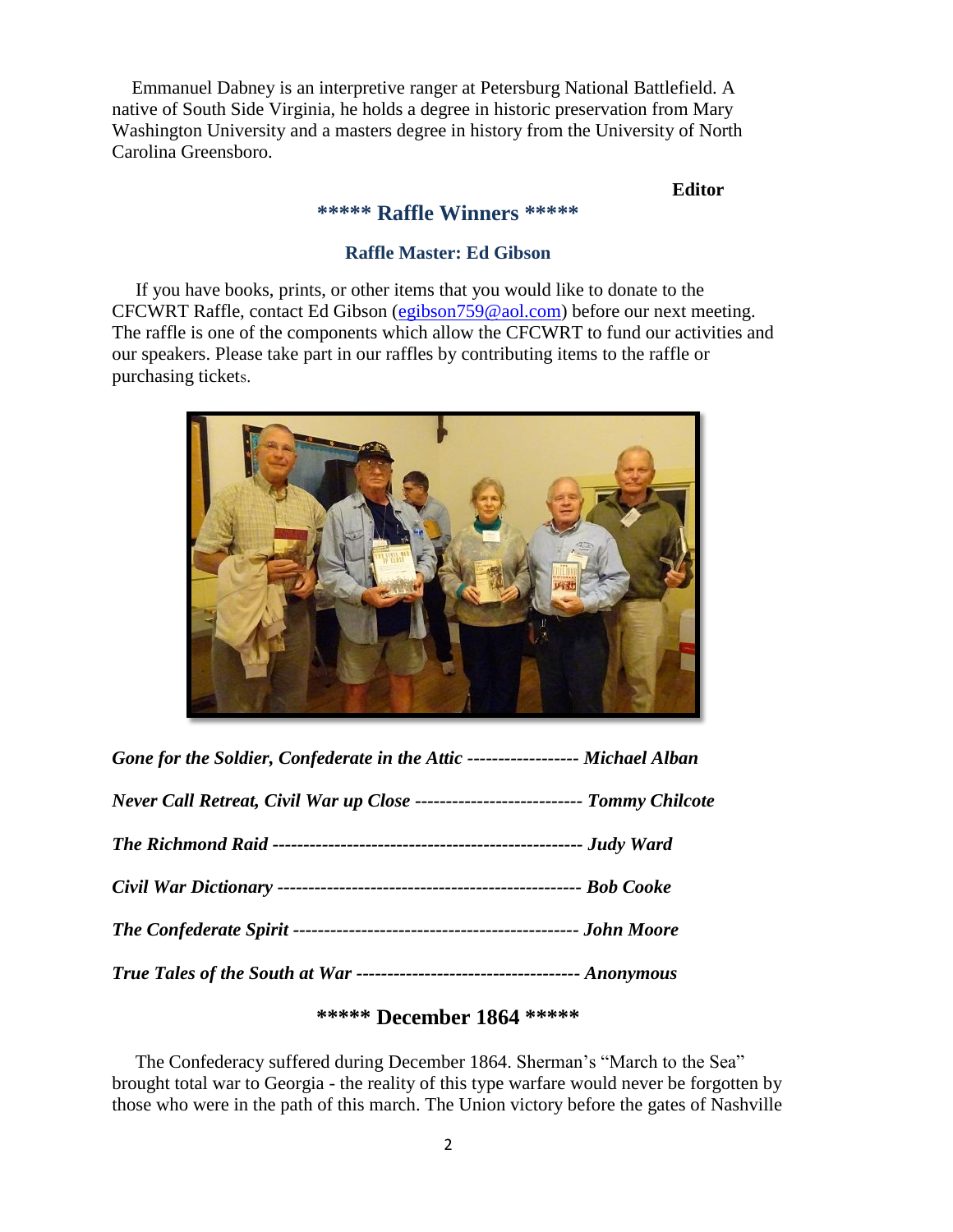witnessed the disintegration of the Confederate Army of Tennessee. Fort Fisher, the last major open port for blockade runners, was attacked on December 25 and would fall to a combined Union navy and army force in early January 1865.

 By Christmas 1864, The Confederate States of America had a little over three months to exist. William T. Sherman's pronouncement in December 1860 had come full-circle –

 You people speak so lightly of war. You don't know what you are talking about. War is a terrible thing. I know you are a brave, fighting people, but for every day of actual fighting, there are months of marching, exposure and suffering. More men die in war from sickness than are killed in battle. At best war is a frightful loss of life and property, and worst still is the demoralization of the people …..

 You mistake, too, the people of the North, They are a peaceable people, but an earnest people and will fight too, and they are not going to let this country be destroyed without a mighty effort to save it.

 Besides, where are your men and appliances of war to contend against them? The Northern people not only greatly outnumber the whites at the South, but they are a mechanical people with manufactures of every kind, while you are only agriculturists – a sparse population covering a large extent of territory, and in all history no nation of mere agriculturists ever made successful war against a nation on mechanics……

 The North can make a steam-engine, locomotive or railway car; hardly a yard of cloth or a pair of shoes can you make. You are rushing into war with one of the most powerful, ingeniously mechanical and determined people on earth – right at your doors. You are bound to fail. Only in your spirit and determination are you prepared for war. In all else you are totally unprepared, with a bad cause to start with.

 At first you will make headway, but as your limited resources begin to fail, and shut out of the markets of Europe by blockade as you will be, your cause will begin to wane …. If your people would but stop and think, they must see that in the end you will surely fail ….

 Sherman held the view that was voiced by Dr. Melton McLaurin during his November presentation to our Round Table, "the South's foolish decision" to leave the Union was doomed from the start of hostilities.

 An example that stands out in my memory from past reading: In 1864, the Harvard-Yale Regatta became an annual event …… the North had been fighting the war with "one hand tied behind its back."

#### **Editor**

Source: Lloyd Lewis, *Sherman: Fighting Prophet* [New York: Harcourt, Brace and Company, Inc., 1932], 138.

## **\*\*\*\*\* Trivia Questions for December \*\*\*\*\***

**1 –** How long did the Petersburg Campaign last?

**2 –** How many combatants were involved and how many casualties resulted from this extended Petersburg Campaign?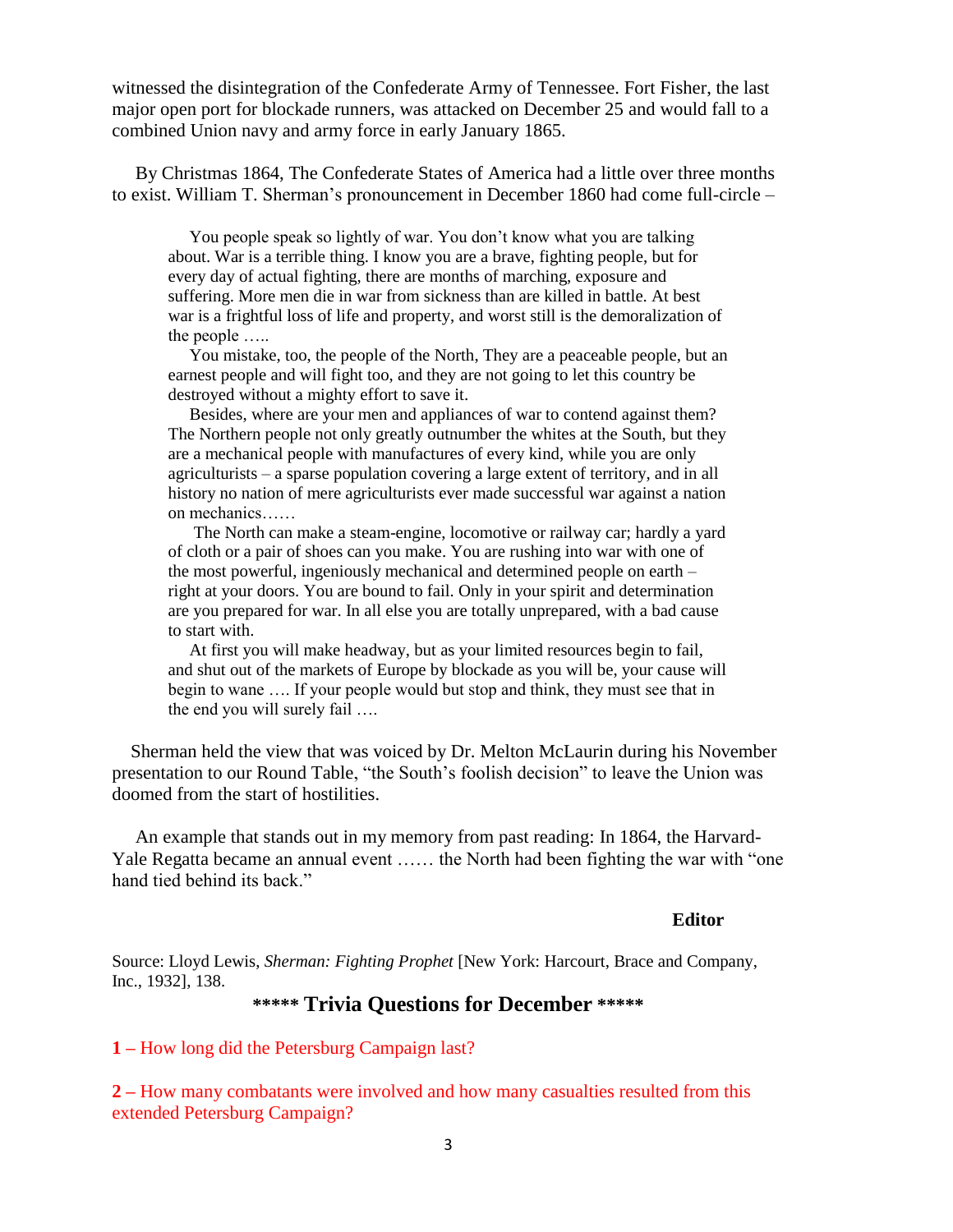**3 –** The Battle of the Crater was one of the well known fights during the Civil War. When did this battle occur?

**4** – Per Dr. Melton McLaurin's November 13<sup>th</sup> presentation, what was the Confederacy's "only prayer" to gain its independence?

## **5 –** Was King Cotton ever a serious advantage for the cause of Southerner Independence?

\*\*\*\*\* **Member News & Activities** \*\*\*\*\*



**Blockade Runner the** *Robert E. Lee*

 If you have member news or news about Civil War events that you think would be of interest to CFCWRT membership, send me an email with the details. Thank you.

1 – The Officers and Steering Committee members of the Cape Fear Civil War Round Table wish each of you and your families a **Merry Christmas** and prosperous **New Year!** We would also like to thank each of you for your support of the Round Table and its efforts to encourage education and research into that historical conflict.



## 2 – **December 9th: Fort Fisher State Historic Site: Holiday Open House, Thursday. 10 am – 4 pm.**

Enjoy seasonal refreshments, decorations, and entertainment throughout the day, with performances by the Murray Middle School Jazz Band, John Golden as Blockade Runner Captain Roberts, and Dr. John Bennett and Masonboro Parlor presenting period music and dance. Enjoy a 25% discount in the Museum Shop, and join us for our 2014 Musket Raffle Drawing. Admission is free, and open to the public.

## 3 – **December 14th: Brunswick Town/Fort Anderson Historic Site: An 18th Century Christmas, Sunday, 1 – 5:30 pm.**

Explore how the American colonists celebrated Christmas. Costumed interpreters will provide guided tours of St. Philips Anglican Church and historic Brunswick on the hour. During the program, you can enjoy Colonial refreshments in the Visitor Center, participate in traditional games, or try your hand at Moravian paper stars and other 18th century crafts. The highlight of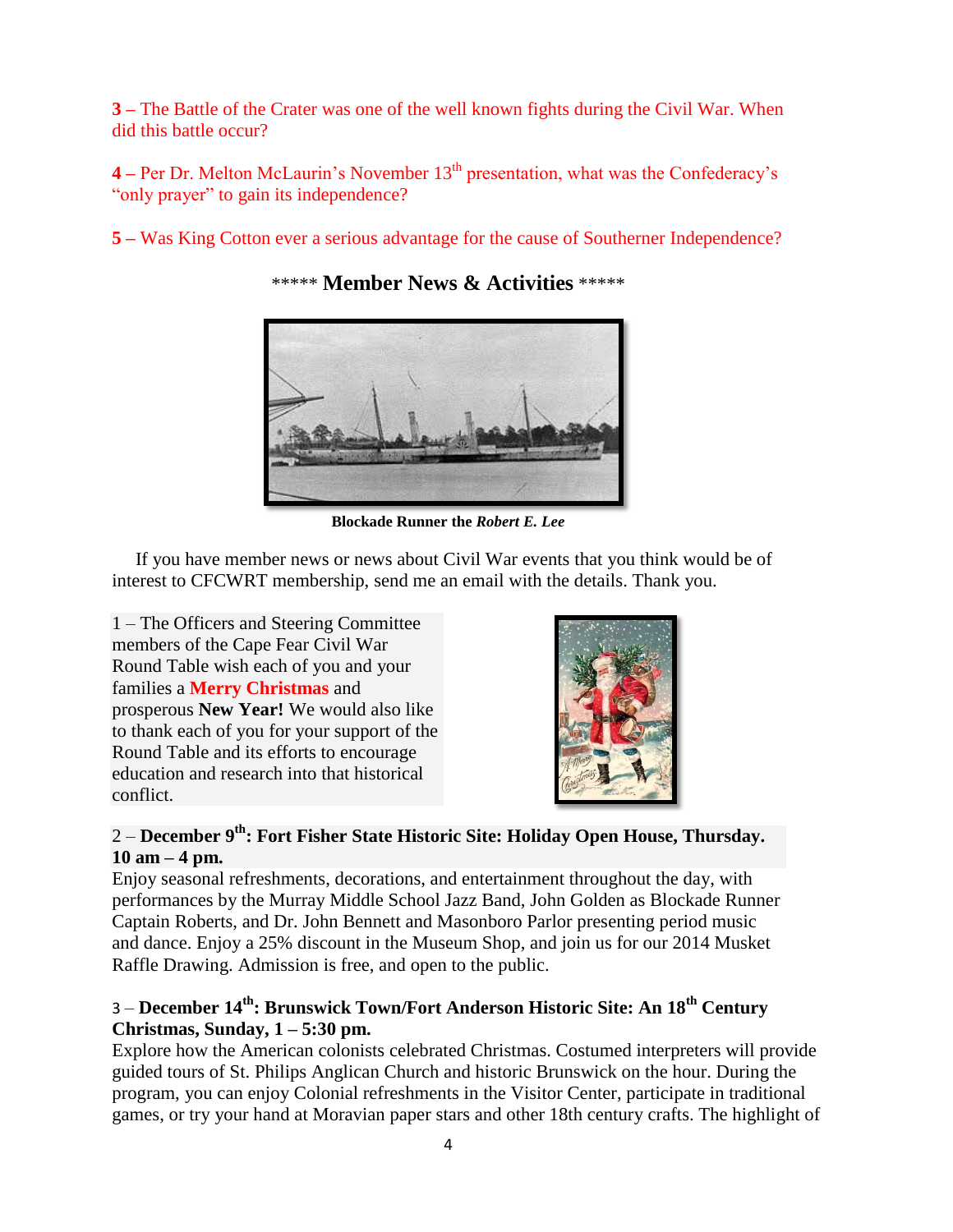the evening will be an authentic period candlelit service in the ruins of St. Philips Anglican Church. The service will begin at 5:00pm and will conclude by 5:30pm.

4 – **Oakdale Luminary Tour** – November 9<sup>th</sup> – CFCWRT members Linda Lashley, Ed Gibson, Bob Cooke and Tim Winstead took part in this annual event.



**Confederate Mound: Alyssa Fizer, Ty Fizer, Linda Lashley, Tim Winstead**

4 – Brunswick Civil War Round Table – Speaker: One of the most distinguished names in Civil War history, **Dr. James I. Robertson, Jr.** will be our special guest. He is the recipient of every major award given in Civil War history and a lecturer of national acclaim. Topic: *The Untold Civil War.* 

Details at [http://www.brunswickcivilwarroundtable.com/meetings.](http://www.brunswickcivilwarroundtable.com/meetings)

## **\*\*\*\*\* December 1864 \*\*\*\*\***

 In December 1864, Sherman continued with his desired plan - an advance on Savannah. He reached the city before Christmas and offered the city to Lincoln as a Christmas gift. Sherman planned to use the rest of December to allow his troops to rest before marching north to link up with Grant in preparation for an all-out attack on Richmond.

December 1<sup>st</sup>: The Union army commanded by Schofield, entrenched itself in Nashville and dominated the Cumberland River.

December  $2<sup>nd</sup>$ : Sherman was halfway to Savannah. His subordinates in Nashville were ordered by Washington to confront and defeat Hood's Army of the Tennessee. However, very poor weather hindered both armies.

December 8<sup>th</sup>: General Grant made it clear that he supported the President's wish that Hood should be attacked immediately by Schofield's men. Either that or he wanted Schofield replaced. The Union commander in Nashville was General Thomas, a subordinate of Schofield. He telegraphed Grant that his cavalry had no horses and that any attack not supported by the cavalry was doomed to failure.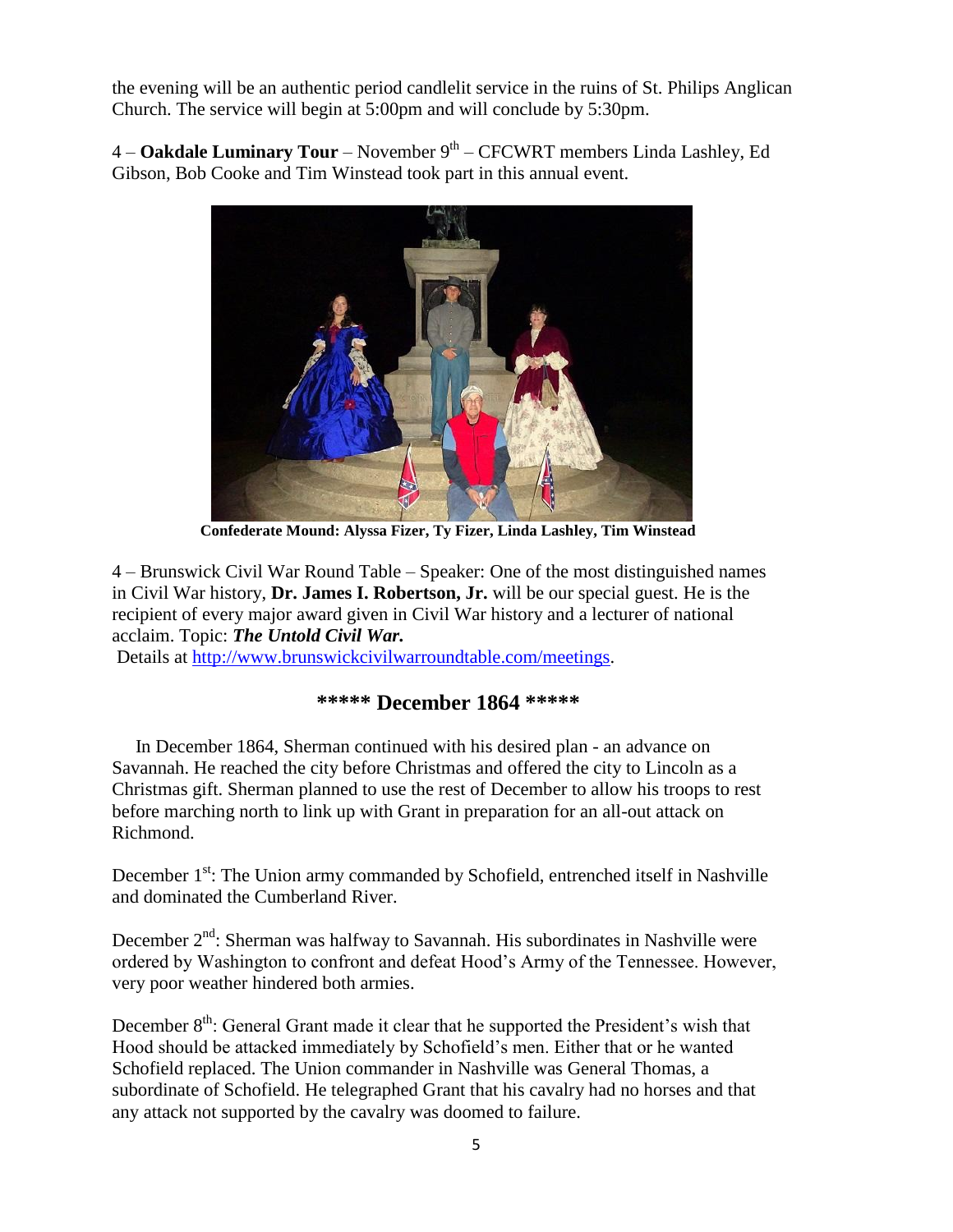**NOTE**: Schofield was actually subordinate to General Thomas. General Schofield's actions during the battles around Nashville did not support claims that Schofield made after the war. General George H. Thomas, the Rock of Chickamauga, made the Union victory at Nashville possible against Hood's army.

Source: "Schofield and Thomas: Blind Ambition at Nashville"; http://generalthomas.com/Schofield and Thomas.htm (Accessed November 3, 2014).

## **Editor**

December 9<sup>th</sup>: Appalling weather in Nashville made all forms of fighting near impossible. Roads had been reduced to quagmires.

December 10<sup>th</sup>: Sherman's army arrived in Savannah.

December  $12^{th}$ : Thomas telegraphed Grant with the information that he would attack Hood as soon as the weather improved.

December  $13<sup>th</sup>$ : In a further blow to the defenders of Savannah, Sherman's men established a route to the sea that would allow the Union Navy to supply his army. Grant appointed Major-General John Logan to replace General Thomas in Nashville.

December 15<sup>th</sup>: Once the weather had cleared Thomas ordered an attack on Hood's army at Nashville. The only thing that saved Hood was the shortened day. Other than failing to finish off Hood's army, the attack was an overwhelming success with 1,000 men taken prisoner.

December  $16<sup>th</sup>$ : Thomas conveys the news to Grant. He followed up the attack with a further massive attack using all the men at his command – 50,000. Hood could only muster 30,000 men. The Army of the Tennessee put up a good defence but defeat was almost inevitable. 4,500 Confederate troops surrendered, 1,500 men were either killed or wounded. 59 out of 156 artillery guns were captured. Hood could only order a retreat for those who survived – a retreat that had to be executed in the dead of winter with minimal supplies.

December  $17<sup>th</sup>$ : Hood's men started their retreat to Columbia.

December 18<sup>th</sup>: Savannah refused to surrender to Sherman.

December  $19<sup>th</sup>$ : Such was the confidence of Sherman – and his numerical advantage – that he could afford to send troops to Grant to assist in the attack on Richmond.

December  $20^{th}$ : The Confederate force in Savannah left the city. 10,000 men managed to withdraw from the city but they were still facing in the field an army six times larger than them. Savannah fell to Sherman. The Confederates left behind in the city 250 heavy artillery guns and 25,000 bales of cotton.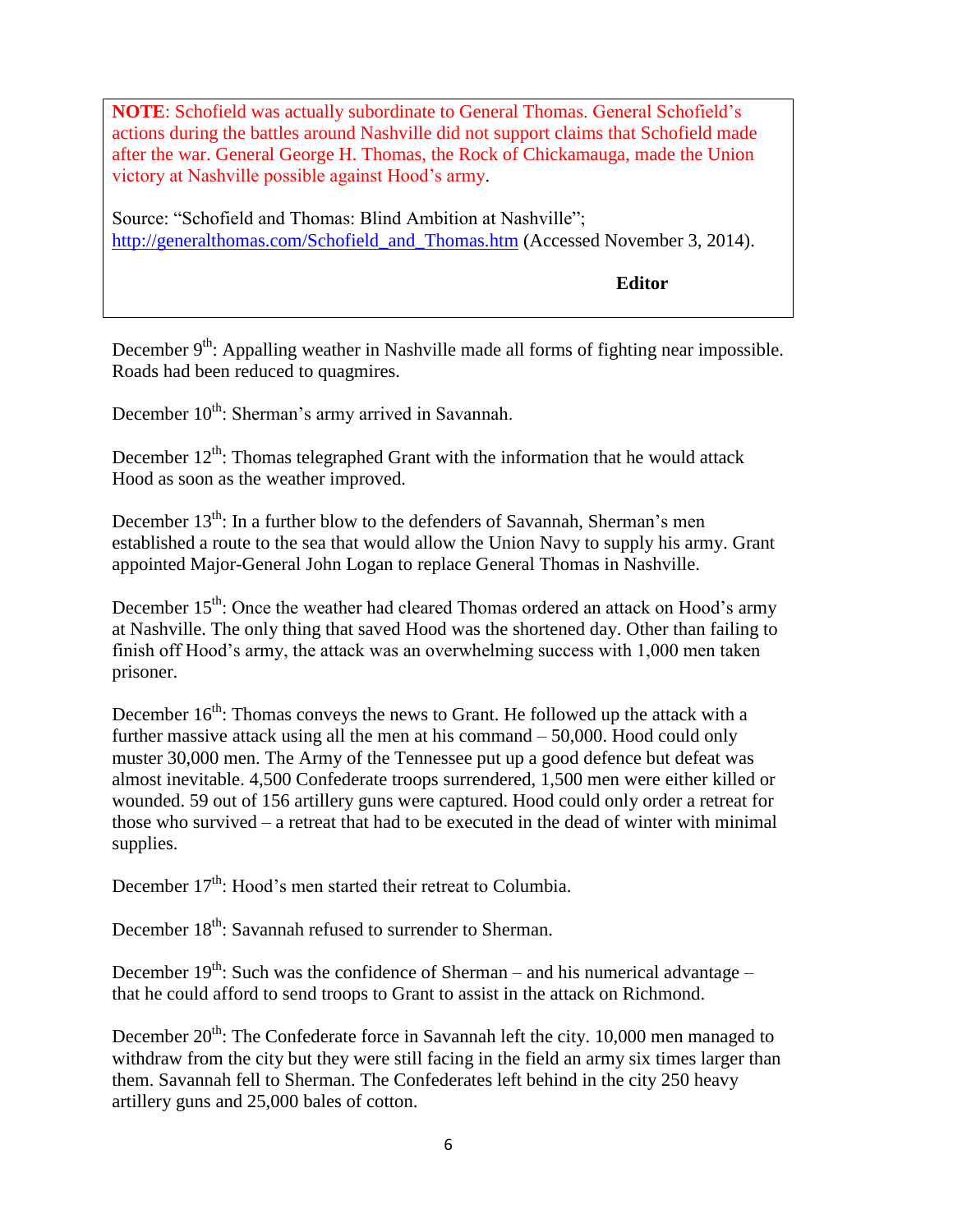December 21<sup>st</sup>: Sherman entered Savannah.

December  $22<sup>nd</sup>$ : Sherman telegraphed Lincoln the following: "I beg to present you, as a Christmas gift, the city of Savannah."

December 24<sup>th</sup>: Union forces started an attack on Fort Fisher in North Carolina. This fort defended the only remaining port open to the Confederacy – Wilmington. The largest Union naval force of 60 warships gathered before the fort to blast it into submission. However, their task was not easy. The design of the fort and the inaccuracy of those bombarding the fort meant that many Union shells fired from the ships simply flew over the fort and into Cape Fear River.



December  $25<sup>th</sup>$ : 6,000 Union troops landed to take Fort Fisher but the fort's guns were still intact and kept them pinned down. A rumour that Confederate reinforcements were on their way, convinced the commanders on the ground that they should withdraw.

December 26<sup>th</sup>: The Union troops at Fort Fisher were evacuated. Lincoln ordered an investigation as to what went wrong and why what should have been a relatively easy victory turned into a full-scale withdrawal.

December 30<sup>th</sup>: Lincoln proposed to remove General Ben Butler from the command of the Army of the James. It was Butler who commanded the abortive landing at Fort Fisher. Grant also had a very low opinion of Butler's ability.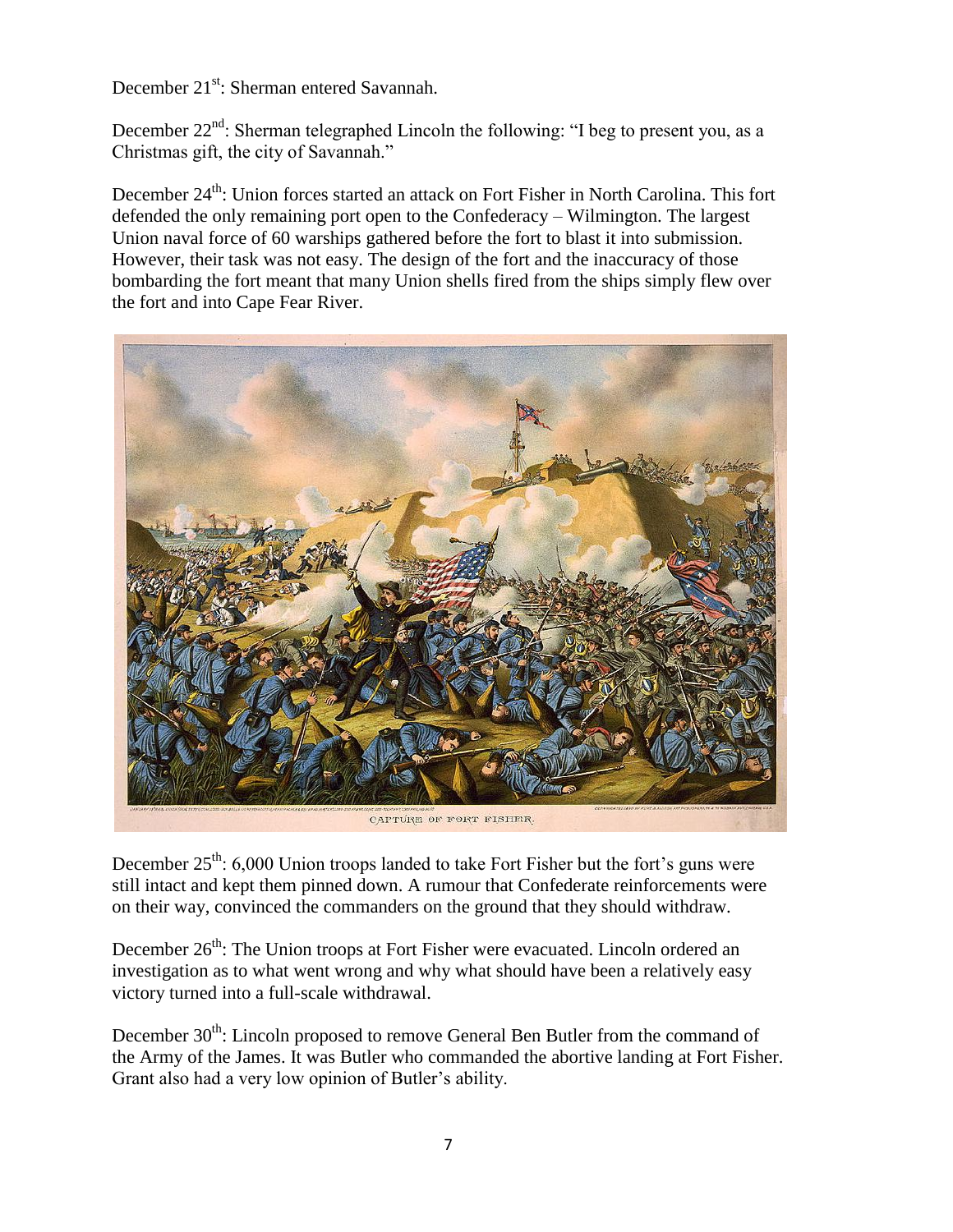December 31<sup>st</sup>: Sherman's army rested in Savannah in preparation for its advance north to support Grant.

Source: [http://www.historylearningsite.co.uk/December -1864-civil-war.htm](http://www.historylearningsite.co.uk/December%20-1864-civil-war.htm) (Accessed November 3, 2014).

**\*\*\*\*\* November Program \*\*\*\*\***

**Could the South Have Won?**



 **Dr. Melton McLaurin** presented a most thought-provoking look at the prospects of a Southern victory during its quest for independence. He systematically addressed the differences between the industrialized North and the agrarian South that existed in December 1860. Population, manufacturing capacities, railroad and other transportation systems, religious and educational institutions were among the areas of society which Dr. McLaurin covered in his spirited talk.

An outspoken Southern planter class and an equally rabid abolitionist Northern faction exerted influence beyond their actual numbers during the 1850s and early 1860s. Their influence pushed each section toward a fracture with the protections written into the Constitution that could have prevented an armed conflict.

Whether you agreed with Dr. McLaurin's views or not, his presentation laid out the depth to which slavery had embedded itself into the fabric of the United States.

## **Editor**



## **\*\*\*\*\* Civil War Ancestors \*\*\*\*\***

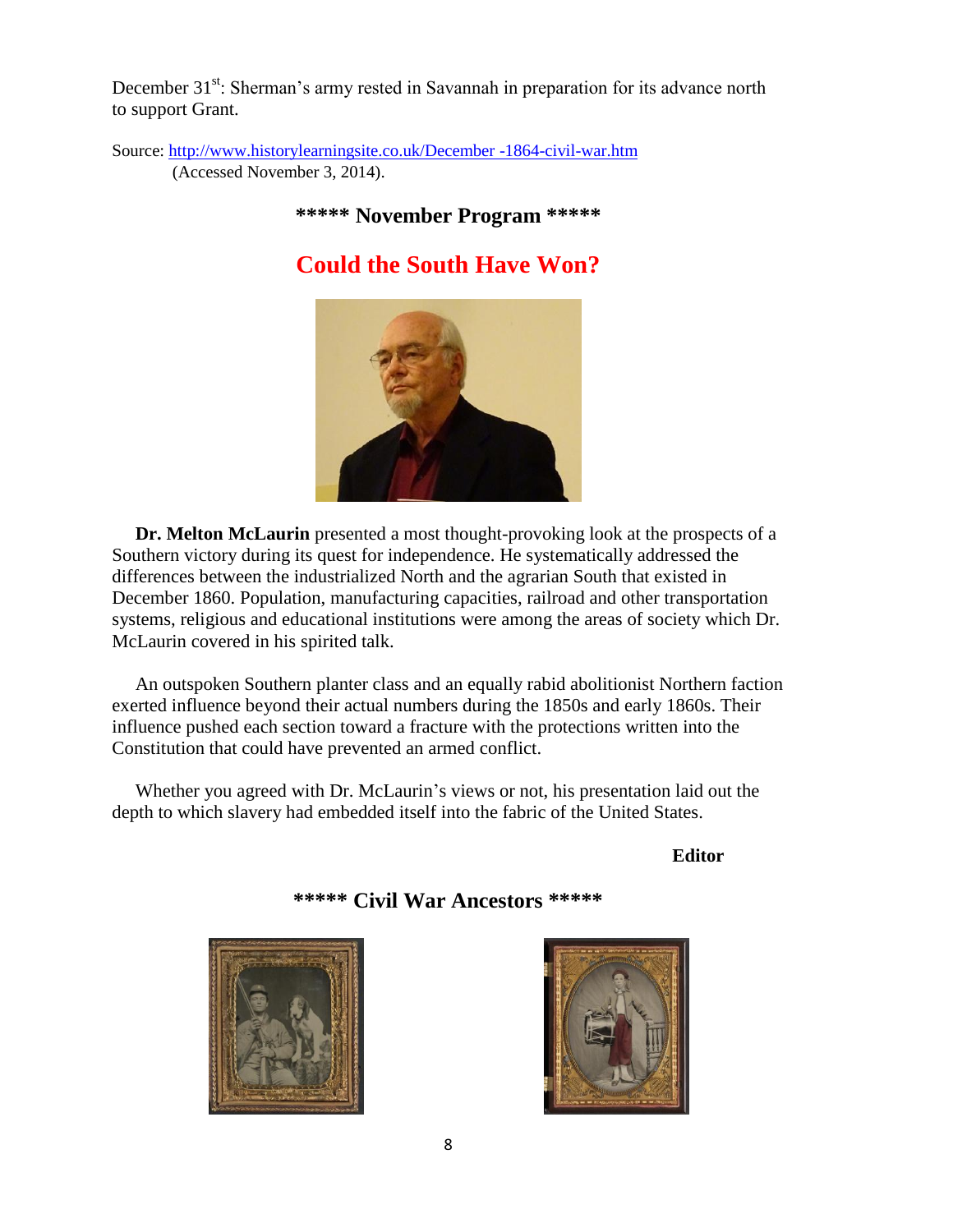Do you know what your ancestors did during the Civil War**?** Previously, **Bruce Patterson** shared the story of two members of his family.

 If you would like to share stories of your kinsman or kinswoman and their lives during or after the Civil War, forward a short article and I will gladly include in The *Runner* so others may learn your family's history.

## **\*\*\*\*\* Civil War Ancestors 2 \*\*\*\*\***

 **Arthur MacArthur Jr.** rejected an appointment to West Point and insisted that he join the Civil War effort. Judge MacArthur, a Wisconsin lawyer and jurist, arranged a commission as a first lieutenant with the  $24<sup>th</sup>$  Wisconsin for his son. The seventeen year old Arthur saw action at Perryville, Stones River, Chickamauga, and Chattanooga. He was a brevet Colonel at war's end and decided to remain in the army. In 1890, MacArthur received a Medal of Honor for his actions at Missionary Ridge in 1863. General MacArthur fought in the Philippines during the Spanish-American War and would become its governor general during the Filipinos resurrection.

 Arthur MacArthur and his now civilian boss, William Howard Taft, had differed on the conduct of the Filipinos resurrection and the creation of a civilian government in the Philippines. MacArthur was returned to the United States where he harbored resentments toward civilian politicians and those he considered as deskbound warriors of the army general staff.

 MacArthur and his son, Douglas MacArthur would become the first father-son to receive the Medal of Honor.





Source:<http://www.pbs.org/wgbh/amex/macarthur/peopleevents/pandeAMEX107.html> (Accessed November 3, 2014).

## **\*\*\*\*\* Trivia Questions for December \*\*\*\*\***

**1 –** How long did the Petersburg Campaign last? The Petersburg Campaign began on June 15, 1864 when Confederate troops, commanded by P.G.T. Beauregard, prevented Union troops from taking this important manufacturing and transport hub. The campaign ended on April 2, 1865, when massed Union forces, commanded by U.S. Grant, breached the Confederate defensive trenches. The **292 day campaign** was the longest in United States history.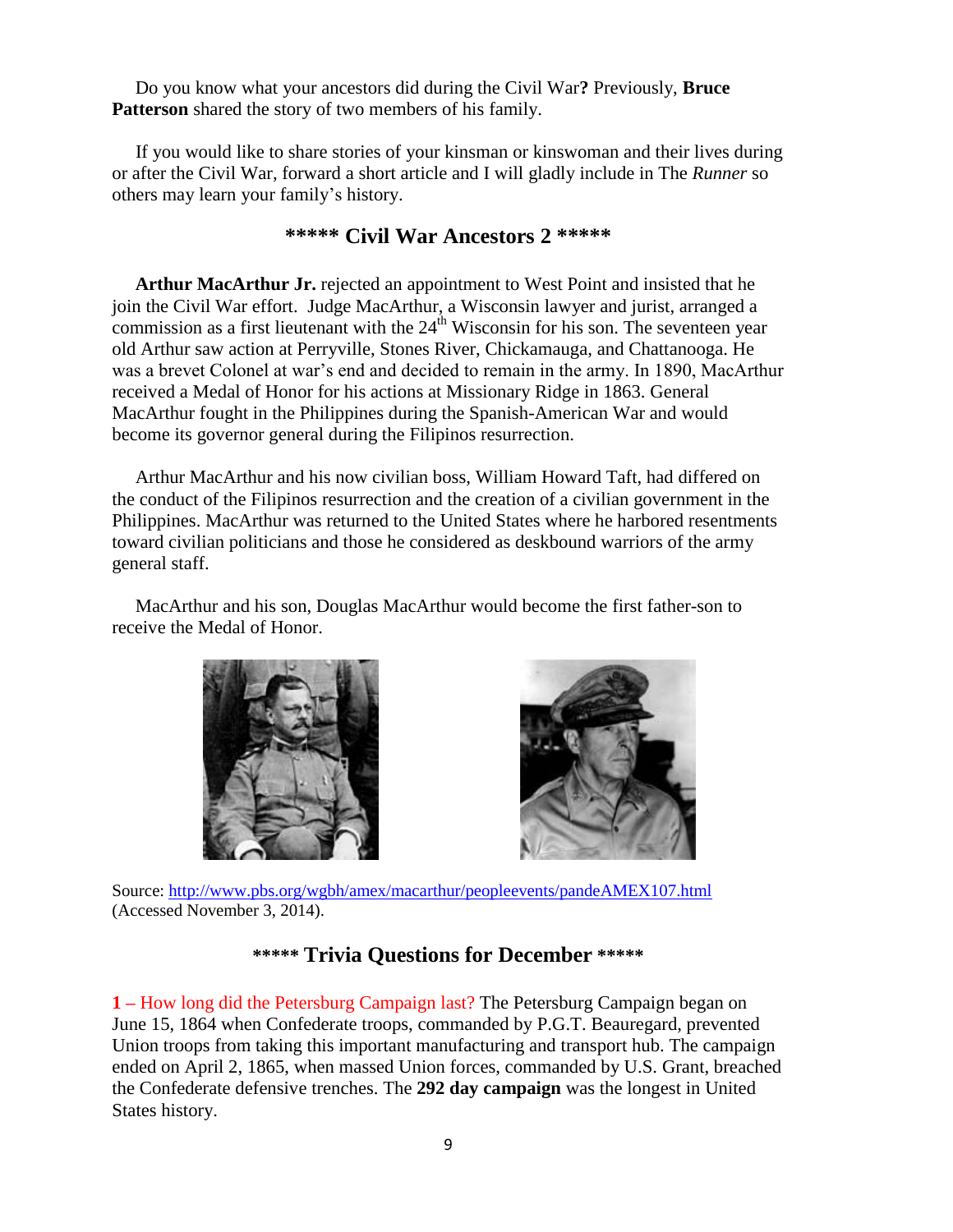**Source:** <http://www.civilwar.org/battlefields/petersburg/10-facts-about-the-petersburg.html> (Accessed November 23, 2014).

**2 –** How many combatants were involved and how many casualties resulted from this extended Petersburg Campaign? The armies at Petersburg were in almost constant transition, making the determination of troop strength a moving target. In general, Union troop strength exceeded that of the Confederates by nearly two-to-one for most of the campaign. Even at the end of the campaign, on April 2, 1865, Lee evacuated more than 50,000 men out of Richmond and Petersburg, while Grant's combined armies counted at least 110,000 men by that time. Although precise figures are hard to come by, the best estimates suggest 42,000 Union casualties and 28,000 Confederate casualties, in total.

**Source:** <http://www.civilwar.org/battlefields/petersburg/10-facts-about-the-petersburg.html> (Accessed November 23, 2014).

**3 –** The Battle of the Crater was one of the well known fights during the Civil War. When did this battle occur? The 48th Pennsylvania Infantry excavated a 510-foot tunnel beneath a Confederate fort southeast of Petersburg. On July 30, 1864, they packed the galleries with 8,000 pounds of powder and ignited the fuse. The blast created a huge gap in the Confederate line, sending more than 300 South Carolinians to their graves. The attacks that followed failed to match the engineering success. Poor planning, communications, and leadership robbed the Battle of the Crater of its potentially decisive results. Bold Confederate counterattacks repaired the breach, focusing particular bitterness upon the black troops who participated in the assaults. Grant pronounced it "the saddest affair I have witnessed in this war."

**Source:** <http://www.civilwar.org/battlefields/petersburg/10-facts-about-the-petersburg.html> (Accessed November 23, 2014).

**4 –** Per Dr. Melton McLaurin's November 13th presentation, what was the Confederacy's "only prayer" to gain its independence? Official recognition by the major European powers – Great Britain and France – and their monetary and military support of Confederate cause was needed to secure Southern independence. Charles Francis Adams. Lincoln's foreign minister in London, was instrumental in thwarting efforts of Confederate diplomats to gain that official recognition.

**5 –** Was King Cotton ever a serious advantage for the cause of Southerner Independence? The initial strategy of the Confederacy was to withhold cotton from the European manufacturers. The thought that this action would create extreme chaos in the British and French economies did not materialize. At the very time the Confederacy needed every credit to purchase weapons and war materials, its own strategy began the ultimate failure of the Southern cause.

Other markets, India and Egypt, developed to replace Southern cotton.

 Whether the Southern cause could ever have been successful has been debated since 1865. In a war of attrition, the South was in an extremely poor position to gain independence.